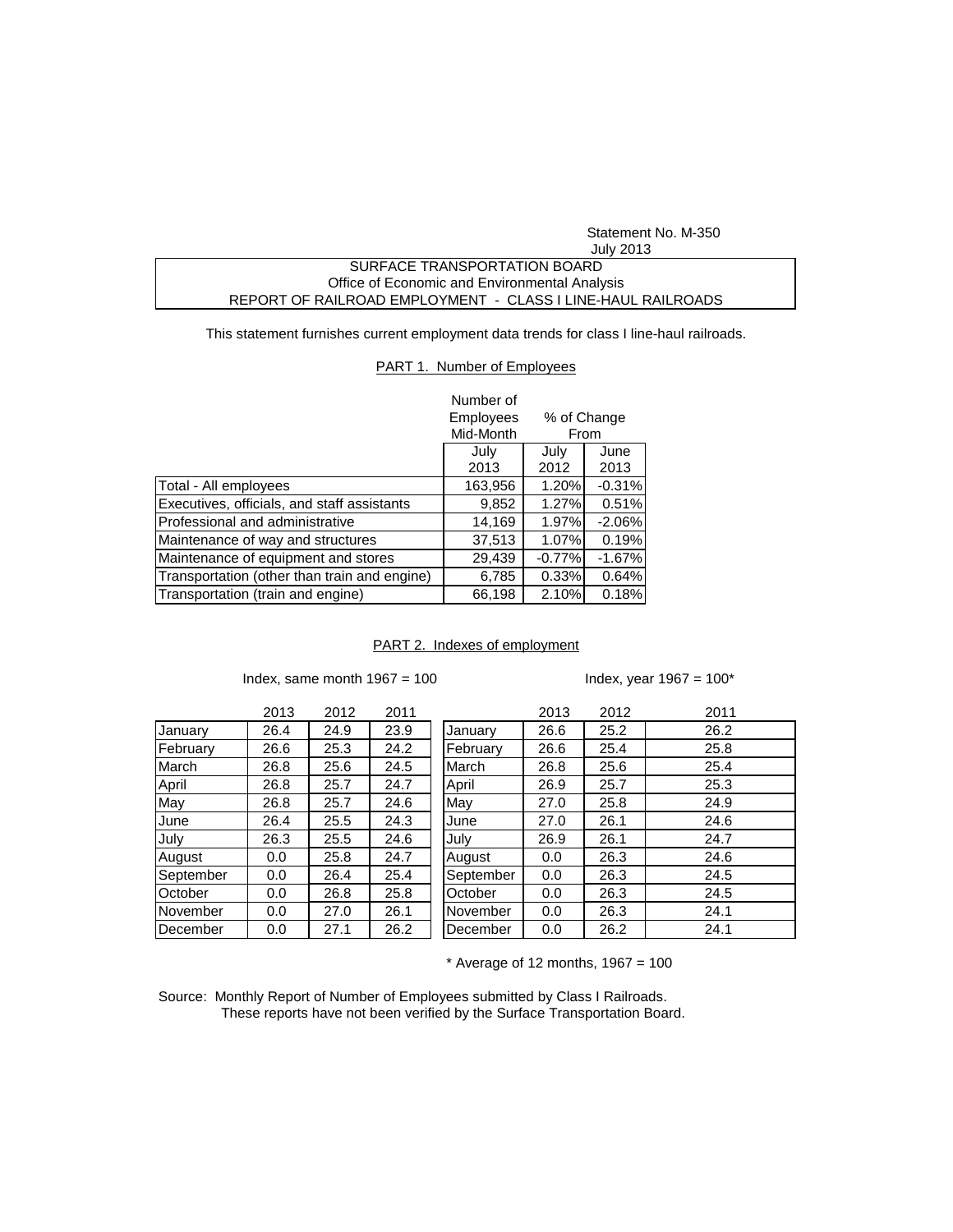## EMPLOYEES BY COMPANY AND JOB DESCRIPTION

| <b>CARRIER</b><br><b>July 2013</b> |                                           | Executives,<br>Officials, and<br><b>Staff</b><br><b>Assistants</b><br>L <sub>100</sub> | <b>Professional and</b><br>Administrative<br>L200 | Way and<br><b>Structures</b><br>L 300 | <b>Maintenance of Maintenance of</b><br><b>Equipment and</b><br><b>Stores</b><br>L 400 | Transportation<br>(Other Than Train<br>& Engine)<br>L500 | Transportation<br>(Train & Engine)<br>L600 | <b>TOTAL</b> |
|------------------------------------|-------------------------------------------|----------------------------------------------------------------------------------------|---------------------------------------------------|---------------------------------------|----------------------------------------------------------------------------------------|----------------------------------------------------------|--------------------------------------------|--------------|
|                                    |                                           |                                                                                        |                                                   |                                       |                                                                                        |                                                          |                                            |              |
| <b>BNSF</b>                        | 130500                                    | 1,829                                                                                  | 4,001                                             | 9,275                                 | 7,556                                                                                  | 1,791                                                    | 18,644                                     | 43,096       |
| <b>CSX</b>                         | 121500                                    | 1,317                                                                                  | 3,084                                             | 6,564                                 | 4,814                                                                                  | 1,571                                                    | 10,831                                     | 28,181       |
| CN/GTW                             | 114900<br>(Includes all CN US Operations) | 313                                                                                    | 651                                               | 1,926                                 | 851                                                                                    | 382                                                      | 2,570                                      | 6,693        |
| <b>KCS</b>                         | 134500                                    | 270                                                                                    | 406                                               | 525                                   | 381                                                                                    | 75                                                       | 1,268                                      | 2,925        |
| <b>NS</b>                          | 117100                                    | 1,912                                                                                  | 2,683                                             | 6,340                                 | 5,995                                                                                  | 1,420                                                    | 11,332                                     | 29,682       |
| SOO                                | 137700                                    | 298                                                                                    | 309                                               | 1,202                                 | 487                                                                                    | 220                                                      | 1,379                                      | 3,895        |
| UP                                 | 139400                                    | 3,913                                                                                  | 3,035                                             | 11,681                                | 9,355                                                                                  | 1,326                                                    | 20,174                                     | 49,484       |
|                                    |                                           |                                                                                        |                                                   |                                       |                                                                                        |                                                          |                                            |              |
| <b>TOTAL</b>                       |                                           | 9,852                                                                                  | 14,169                                            | 37,513                                | 29,439                                                                                 | 6,785                                                    | 66,198                                     | 163,956      |
| <b>NRPC</b>                        | 103000                                    | 1,408                                                                                  | 4,834                                             | 3,088                                 | 4,841                                                                                  | 2,929                                                    | 3,439                                      | 20,539       |
|                                    |                                           |                                                                                        |                                                   |                                       |                                                                                        |                                                          |                                            |              |
|                                    |                                           | July<br>2013                                                                           | July<br>2012                                      | June<br>2013                          | % Change<br>Year<br><b>Month</b>                                                       |                                                          |                                            |              |
|                                    |                                           |                                                                                        |                                                   |                                       |                                                                                        |                                                          |                                            |              |
| L 100                              |                                           | 9,852                                                                                  | 9,728                                             | 9,802                                 |                                                                                        | 1.27%                                                    | 0.51%                                      |              |
| L 200                              |                                           | 14,169                                                                                 | 13,895                                            | 14,467                                |                                                                                        | 1.97%                                                    | $-2.06%$                                   |              |
| L 300                              |                                           | 37,513                                                                                 | 37,116                                            | 37,442                                |                                                                                        | 1.07%                                                    | 0.19%                                      |              |
| L 400                              |                                           | 29,439                                                                                 | 29,667                                            | 29,938                                |                                                                                        | $-0.77%$                                                 | $-1.67%$                                   |              |
| L 500                              |                                           | 6,785                                                                                  | 6,763                                             | 6,742                                 |                                                                                        | 0.33%                                                    | 0.64%                                      |              |
| L 600                              |                                           | 66,198                                                                                 | 64,837                                            | 66,078                                |                                                                                        | 2.10%                                                    | 0.18%                                      |              |
| <b>TOTAL</b>                       |                                           | 163,956                                                                                | 162,006                                           | 164,469                               |                                                                                        | 1.20%                                                    | $-0.31%$                                   |              |
|                                    |                                           |                                                                                        |                                                   |                                       |                                                                                        | Ratio                                                    | Ratio                                      |              |
|                                    |                                           | 1967                                                                                   |                                                   | 2013                                  |                                                                                        | Corresp.                                                 | Average                                    |              |
|                                    |                                           | <b>Months</b>                                                                          |                                                   | <b>Months</b>                         |                                                                                        | <b>Months</b>                                            | <b>Month</b>                               |              |
| January                            |                                           | 614,766                                                                                |                                                   | 162,043                               |                                                                                        | 26.4                                                     | 26.6                                       |              |
| February                           |                                           | 610,335                                                                                |                                                   | 162,228                               |                                                                                        | 26.6                                                     | 26.6                                       |              |
| March                              |                                           | 608,751                                                                                |                                                   | 163,059                               |                                                                                        | 26.8                                                     | 26.8                                       |              |
| April                              |                                           | 611,136                                                                                |                                                   | 163,775                               |                                                                                        | 26.8                                                     | 26.9                                       |              |
| May                                |                                           | 613,824                                                                                |                                                   | 164,249                               |                                                                                        | 26.8                                                     | 27.0                                       |              |
| June                               |                                           | 624,153                                                                                |                                                   | 164,469                               |                                                                                        | 26.4                                                     | 27.0                                       |              |
| July                               |                                           | 623,096                                                                                |                                                   | 163,956                               |                                                                                        | 26.3                                                     | 26.9                                       |              |
| August                             |                                           | 619,419                                                                                |                                                   | 0                                     |                                                                                        | 0.0                                                      | 0.0                                        |              |
| September                          |                                           | 606,714                                                                                |                                                   | 0                                     |                                                                                        | 0.0                                                      | 0.0                                        |              |
| October                            |                                           | 597,271                                                                                |                                                   | 0                                     |                                                                                        | 0.0                                                      | 0.0                                        |              |
| November                           |                                           | 593,568                                                                                |                                                   | 0                                     |                                                                                        | 0.0                                                      | 0.0                                        |              |
| December                           |                                           | 590,100                                                                                |                                                   | 0                                     |                                                                                        | 0.0                                                      | 0.0                                        |              |

Source: Monthly Report of Number of Employees submitted by Class I Railroads.

These reports have not been verified by the Surface Transportation Board.